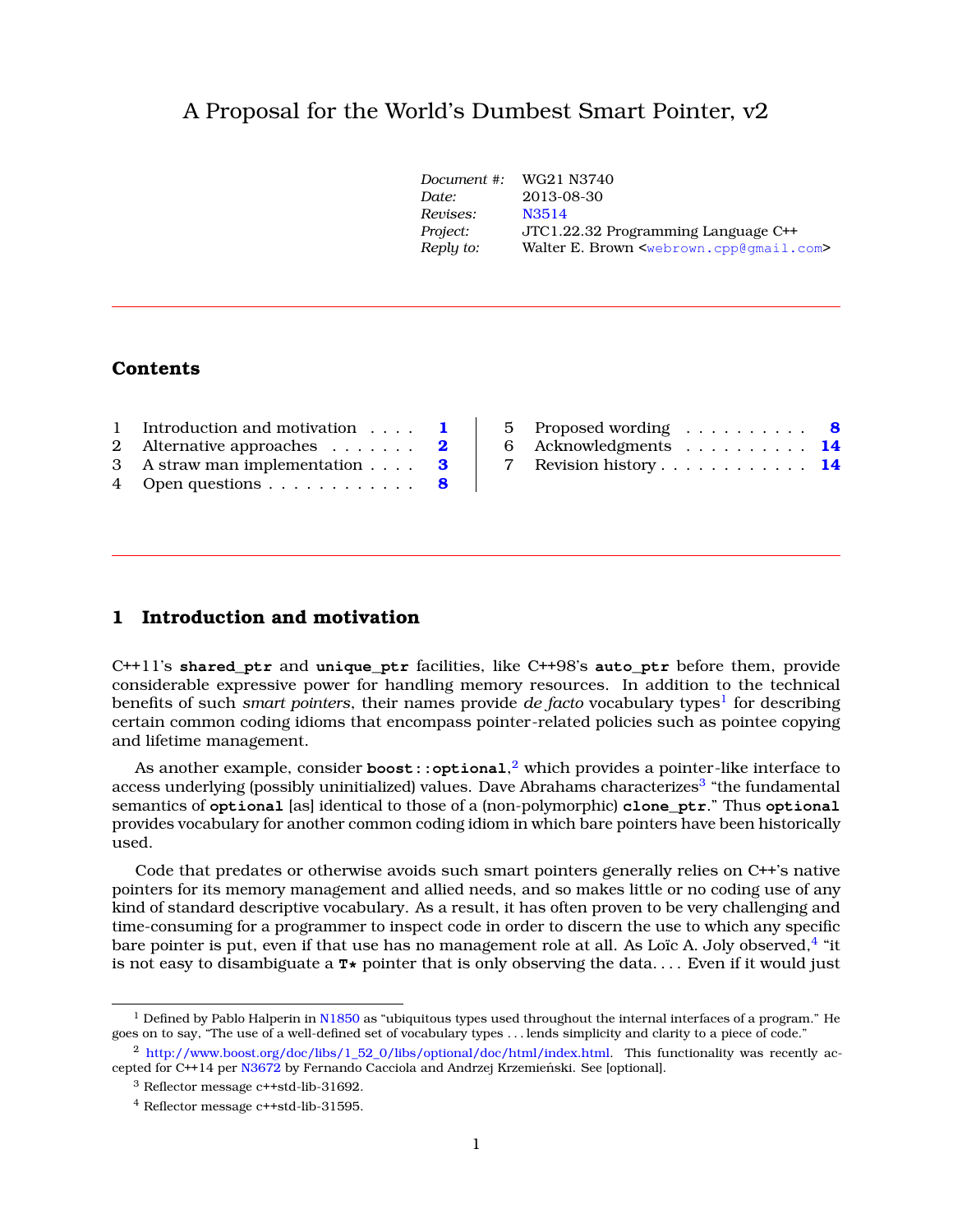<span id="page-1-0"></span>serve for documentation, having a dedicated type would have some value I think." Our experience leads us to agree with this assessment.

## **2 Alternative approaches**

Responding to Joly's above-cited comment, Howard Hinnant presented<sup>[5](#page-1-1)</sup> the following (lightly reformatted, excerpted) C++11 code to demonstrate one candidate mechanism for achieving Joly's objective:

```
1 struct do_nothing
2 {
3 template <class T>
4 void operator ()(T*) { }; // do nothing
5 };
7 template <class T>
8 using non owning ptr = unique ptr<T, do nothing>;
```
At first glance, this certainly seems a reasonable approach. However, on further reflection, the copy semantics of these **non\_owning\_ptr<>** types seem subtly wrong for non-owning pointers (i.e., for pointers that behave strictly as observers): while the aliased underlying **unique\_ptr** is (movable but) not copyable, we believe that an observer should be freely copyable to another observer object of the same or compatible type. Joly appears to concur with this view, stating<sup>[6](#page-1-2)</sup> that "**non\_owning\_ptr** should be CopyConstructible and Assignable."

Later in the same thread, Howard Hinnant shared<sup>[7](#page-1-3)</sup> his personal preference: "I use raw pointers for non-owning relationships. And I actually \*like\* them. And I don't find them difficult or error prone." While this assessment from an acknowledged expert (with concurrence from others<sup>[8](#page-1-4)</sup>) is tempting, it seems most applicable when developing new code. However, we have found that a bare pointer is at such a low level of abstraction<sup>[9](#page-1-5)</sup> that it can mean any one of quite a number of possibilities, especially when working with legacy code (e.g., when trying to divine its intent or trying to interoperate with it).

Consistent with Bjarne Stroustrup's guideline<sup>[10](#page-1-6)</sup> to "avoid very general types in interfaces," our coding standard has for some time strongly discouraged the use of bare pointers in most public interfaces.<sup>[11](#page-1-7)</sup> However, it seems clear that there is and will continue to be a role for non-owning, observe-only pointers.

As Ville Voutilainen reminded us,  $12$  "we haven't standardized every useful smart pointer yet." We certainly agree; in our experience, it has proven helpful to have a standard vocabulary type with which to document the observe-only behavior via code that can also interoperate with bare

<span id="page-1-1"></span><sup>5</sup> Reflector message c++std-lib-31596.

<span id="page-1-2"></span><sup>6</sup> Reflector message c++std-lib-31725.

<span id="page-1-4"></span><span id="page-1-3"></span><sup>7</sup> Reflector message c++std-lib-31734.

<sup>8</sup> For example, Nevin Liber in c++std-lib-31729 expresses a related preference: "for non-owning situations use references where you can and pointers where you must. . . , and only use smart pointers when dealing with ownership." Other posters shared similar sentiments.

<span id="page-1-6"></span><span id="page-1-5"></span><sup>9</sup> It has been said that bare pointers are to data structures as **goto** is to control structures.

<sup>10</sup> See, for example, his keynote talk "C++11 Style" given 2012-02-02 during the *GoingNative 2012* event held in Redmond, WA, USA. Video and slides at [http://channel9.msdn.com/Events/GoingNative/GoingNative-2012.](http://channel9.msdn.com/Events/GoingNative/GoingNative-2012)

<span id="page-1-7"></span><sup>&</sup>lt;sup>11</sup> Constructor parameters are a notable exception.

<span id="page-1-8"></span><sup>12</sup> Reflector message c++std-lib-31742.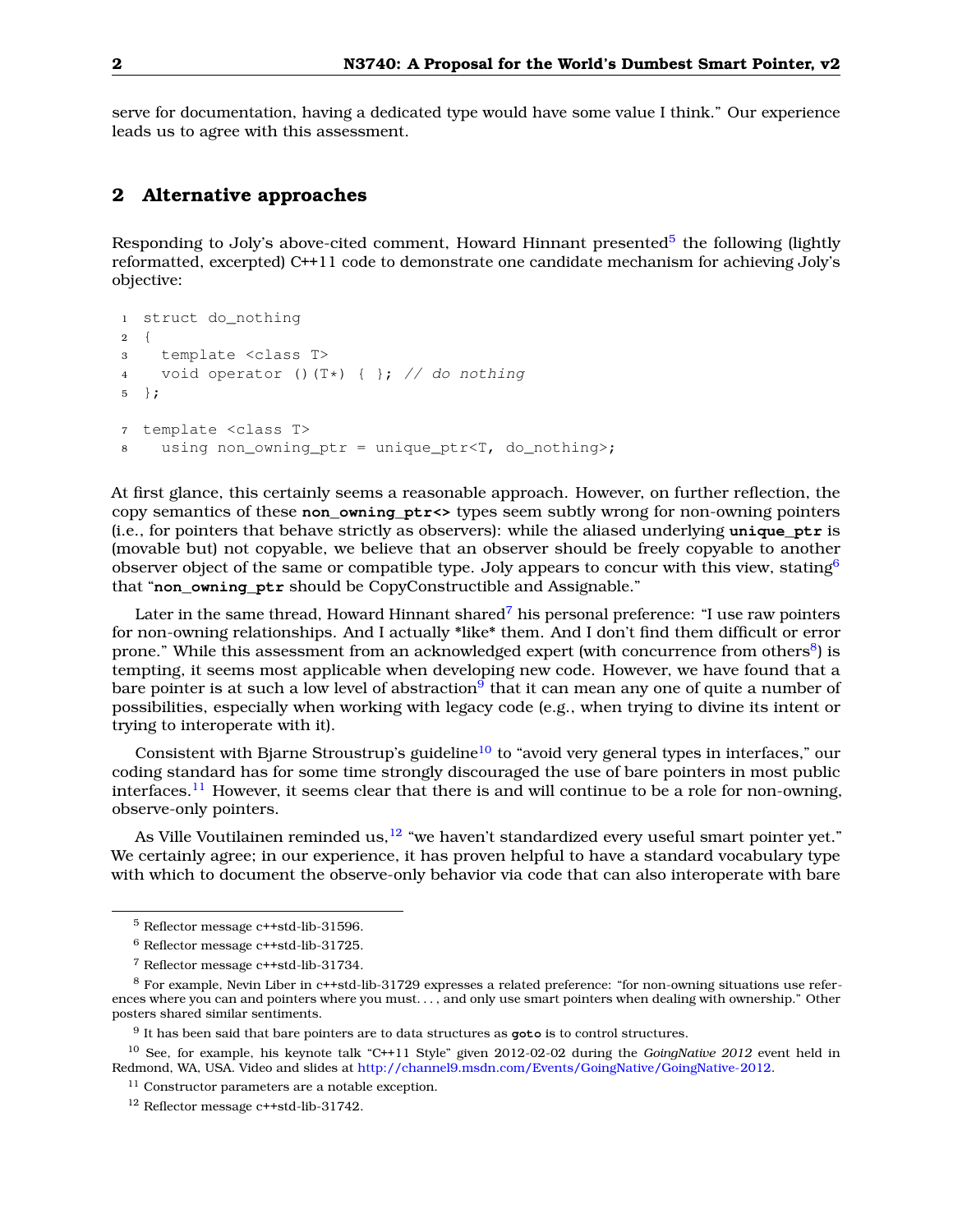pointers. The next section exhibits the essential aspects of **exempt\_ptr**, our candidate for the (facetious yet descriptive) title of "World's Dumbest Smart Pointer."

# <span id="page-2-0"></span>**3 A straw man implementation**

We present the following code as a preliminary specification of intent in order to serve as a basis for technical discussion. Designed as a pointer that takes no formal notice of its pointee's lifetime, this not-very-smart pointer template is intended as a replacement for near-trivial uses of bare/native/raw/built-in/dumb C++ pointers, especially when used to communicate with (say) legacy code that traffics in such pointers. It is, by design, exempt (hence its working name) from any role in managing any pointee, and is thus freely copyable independent of and without regard for its pointee.

We have found that such a template provides us a standard vocabulary to denote non-owning pointers, with no need for further comment or other documentation to describe the near-vacuous semantics involved. As a small bonus, this template's c'tors ensure that all instance variables are initialized.

```
1 // ======================================================================
2 //
3 // exempt_ptr: a pointer that is nearly oblivious to its pointee
4 //
5 // ======================================================================
7 #include <cstddef> // nullptr_t, ptrdiff_t
8 #include <functional> // less
9 #include <iterator> // random_access_iterator_tag
10 #include <type_traits> // add_pointer, enable_if, ...
11 #include <utility> // swap
13 // -----------------------------------------------
14 // synopsis
16 template< class E >
17 class exempt_ptr;
19 template< class E >
20 void
21 swap( exempt_ptr<E> &, exempt_ptr<E> & ) noexcept;
23 template< class E >
24 exempt_ptr<E>
25 make_exempt( E * ) noexcept;
27 // (in)equality operators
28 template< class E1, class E2 >
29 bool
30 operator == ( exempt_ptr<E1> const &, exempt_ptr<E2> const & );
31 template< class E1, class E2 >
32 bool
33 operator != ( exempt_ptr<E1> const &, exempt_ptr<E2> const & );
35 template< class E >
36 bool
```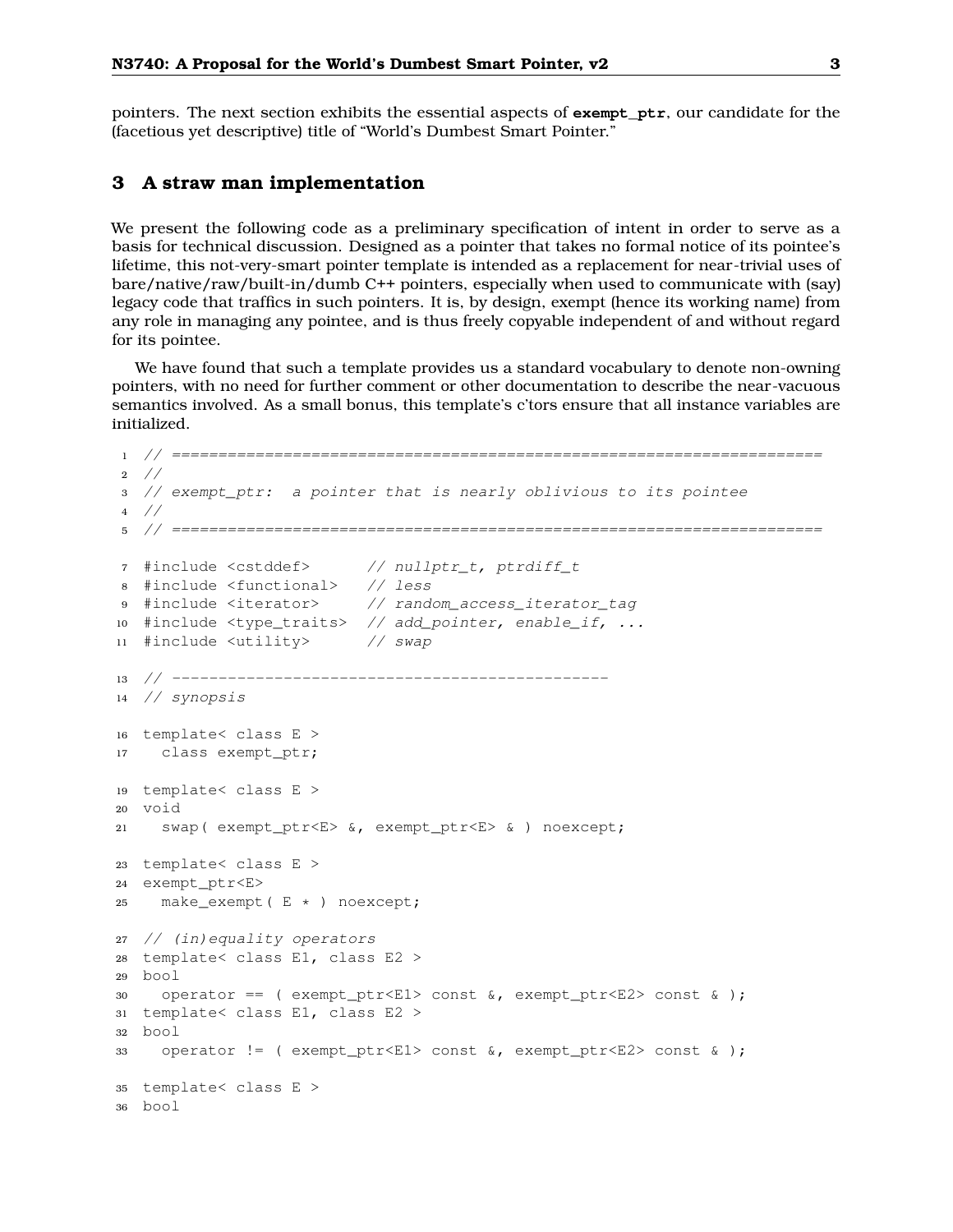```
37 operator == (exempt\_ptr < E> const \< nullptr_t) noexcept;
38 template< class E >
39 bool
40 operator != ( exempt_ptr<E> const &, nullptr_t ) noexcept;
42 template< class E >
43 bool
44 operator == ( nullptr_t, exempt_ptr<E> const & ) noexcept;
45 template< class E >
46 bool
47 operator != ( nullptr_t, exempt_ptr<E> const & ) noexcept;
49 // ordering operators
50 template< class E1, class E2 >
51 bool
52 operator < ( exempt_ptr<E1> const &, exempt_ptr<E2> const & );
53 template< class E1, class E2 >
54 bool
55 operator > ( exempt_ptr<E1> const &, exempt_ptr<E2> const & );
56 template< class E1, class E2 >
57 bool
58 operator <= ( exempt_ptr<E1> const &, exempt_ptr<E2> const & );
59 template< class E1, class E2 >
60 bool
61 operator >= ( exempt_ptr<E1> const \&sub>6</sub>, exempt_ptr<E2> const \&sub>6</sub>;
63 // arithmetic operators
64 template< class E >
65 exempt_ptr<E>
66 operator + ( ptrdiff t, exempt ptr<E> const \& );
67 template< class E >
68 ptrdiff t
69 operator - ( exempt_ptr<E> const \&b, exempt_ptr<E> const \&b);
71 // -----------------------------------------------
72 // exempt_ptr
74 template< class E >
75 class exempt_ptr
76 {
77 public:
78 // publish our template parameter and variations thereof
79 using value_type = E;
80 using pointer = add\_pointer_t < E;
81 using const_pointer = add_pointer_t<E const>;
82 using reference = add_lvalue_reference_t<E>;
83 using const_reference = add_lvalue_reference_t<E const>;
85 // enable use as a pointer-like iterator
86 using difference_type = ptrdiff_t;
87 using iterator_category = random_access_iterator_tag;
89 private:
90 template< class P >
```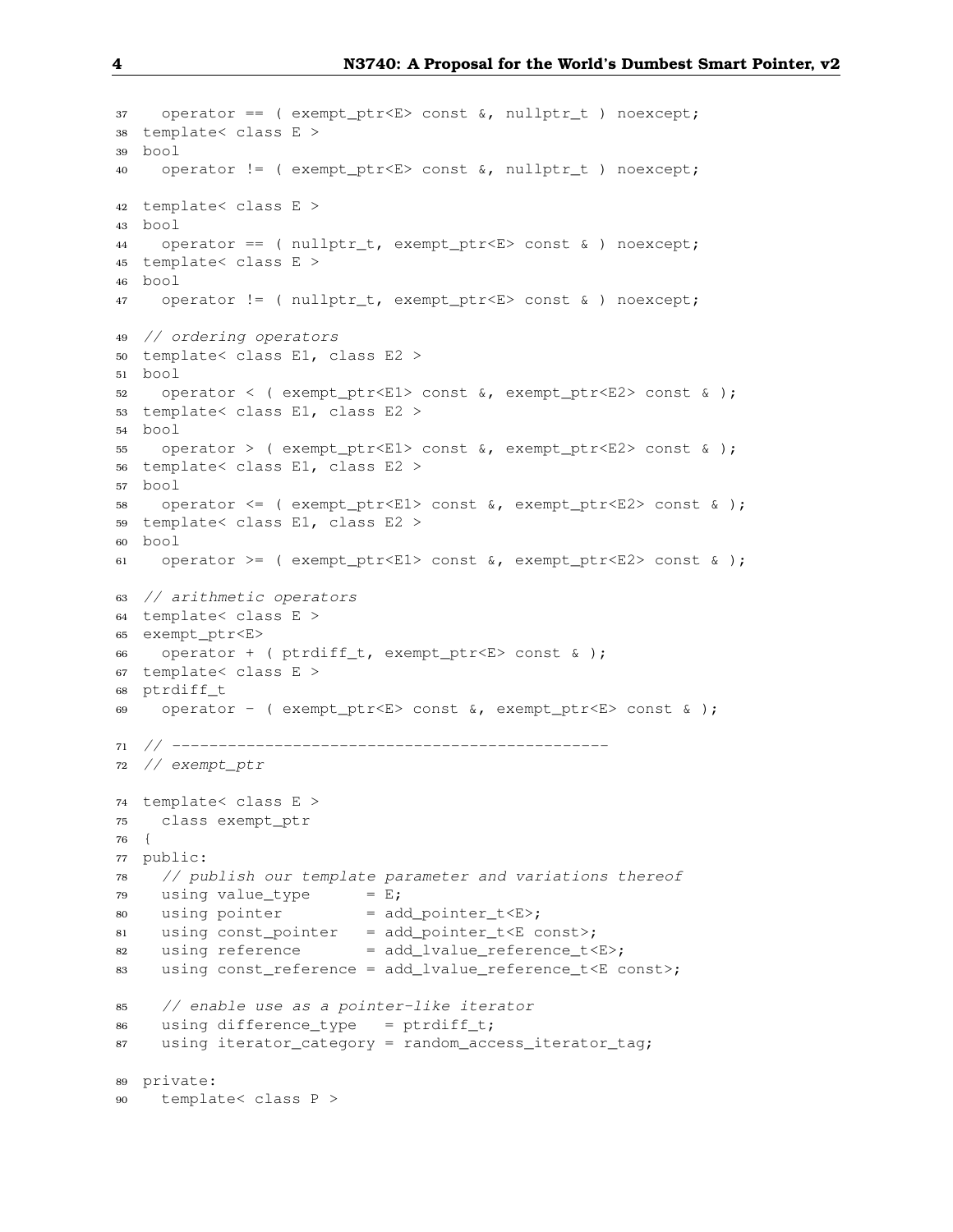```
91 constexpr bool
92 is_compat( )
93 { return is_convertible<add_pointer_t<P>, pointer>::value; }
95 public:
96 // default c'tor
97 constexpr
98 exempt_ptr( ) noexcept : p{ nullptr } { }
100 // pointer-accepting c'tors
101 constexpr
102 exempt_ptr( nullptr_t ) noexcept : exempt_ptr{} { }
103 explicit
104 exempt_ptr( pointer other ) noexcept : p{ other } { }
105 template< class E2
106 , class = enable_if_t< is_compat<E2>() >
\qquad \qquad 107108 explicit
109 exempt_ptr( E2 * other ) noexcept : p{ other } { }
111 // copying c'tors (in addition to compiler-generated copy c'tor)
112 template< class E2
113 , class = enable_if_t< is_compat<E2>() >
\qquad \qquad 114 \qquad \qquad \Rightarrow115 exempt_ptr( exempt_ptr<E2> const & other ) noexcept
116 : p{ other.get() }
117 { }
119 // pointer-accepting assignments
120 exempt_ptr &
121 operator = ( nullptr_t ) noexcept
122 { reset(nullptr); return *this; }
123 template< class E2 >
124 enable_if_t< is_compat<E2>(), exempt_ptr & >
125 operator = ( E2 \times other ) noexcept
126 { reset(other); return *this; }
128 // copying assignments (in addition to compiler-generated copy assignment)
129 template< class E2 >
130 enable_if_t< is_compat<E2>(), exempt_ptr & >
131 operator = ( exempt_ptr<E2> const & other ) noexcept
132 { reset(other.get()); return *this; }
134 // observers
135 pointer get( ) const noexcept { return p; }
136 reference operator \star ( ) const noexcept { return \starget(); }
137 pointer operator -> () const noexcept { return get(); }
138 explicit operator bool ( ) const noexcept { return get(); }
140 // conversions
141 operator pointer ( ) and noexcept { return get(); }
142 operator const_pointer( ) const noexcept { return get(); }
144 // modifiers
```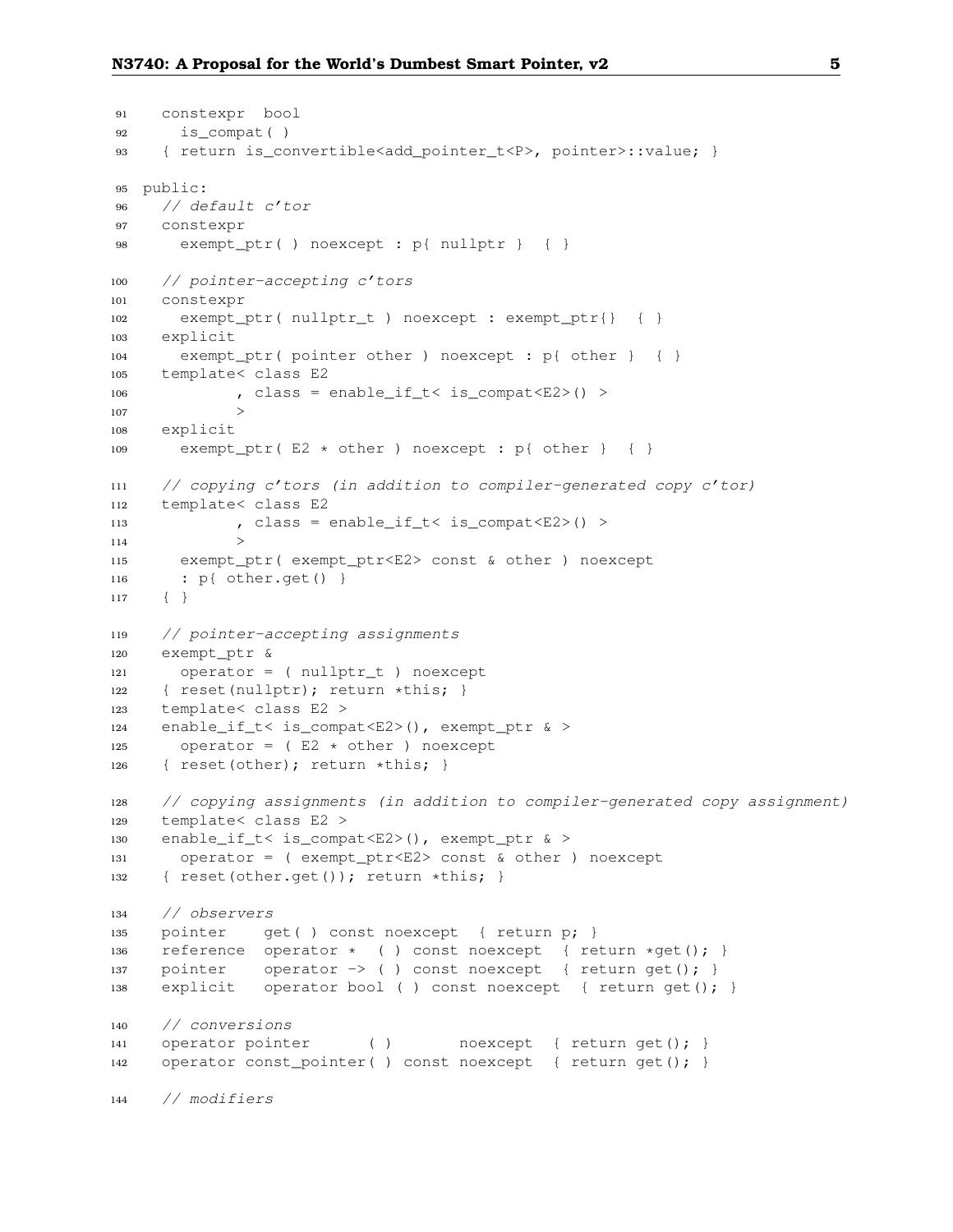```
145 pointer release( ) noexcept { pointer old = get(); reset(); return old; }
146 void reset(pointer t = nullptr) noexcept { p = t; }
147 void swap( exempt_ptr & other ) noexcept { swap(p, other.p); }
149 // arithmetic
150 exempt_ptr & operator ++ ( ) { ++p; return *this; }
151 exempt_ptr & operator -- ( ) \{-p; return *this; }
153 exempt_ptr operator ++ ( int ) { pointer tmp = p; ++p; return exempt_ptr{tmp}; }
154 exempt_ptr operator -- ( int ) { pointer tmp = p; --p; return exempt_ptr{tmp}; }
156 exempt_ptr operator + ( ) const { return *this; }
158 exempt_ptr operator + ( ptrdiff_t d ) const { return exempt_ptr{p+d}; }
159 exempt_ptr operator - ( ptrdiff_t d ) const { return exempt_ptr{p-d}; }
161 value_type & operator [] ( ptrdiff_t k ) { return p[k]; }
162 value_type const & operator [] ( ptrdiff_t k ) const { return p[k]; }
164 private:
165 pointer p;
167 }; // exempt_ptr<>
169 // -----------------------------------------------
170 // exempt_ptr non-member swap
172 template< class E >
173 inline void
174 swap( exempt_ptr<E> & x, exempt_ptr<E> & y ) noexcept
175 { x.swap(y); }
177 // -----------------------------------------------
178 // exempt_ptr non-member make_exempt
180 template< class E >
181 inline exempt_ptr<E>
182 make_exempt( E * p ) noexcept
183 { return exempt_ptr<E>{p}; }
185 // -----------------------------------------------
186 // exempt_ptr non-member (in)equality operators
188 template< class E1, class E2 >
189 bool
190 operator == ( exempt_ptr<E1> const & x, exempt_ptr<E2> const & y )
191 { return equal_to<void>()(x.get(), y.get()); }
193 template< class E1, class E2 >
194 bool
195 operator != ( exempt_ptr<E1> const & x, exempt_ptr<E2> const & y )
196 { return not operator == (x, y); }
198 template< class E >
```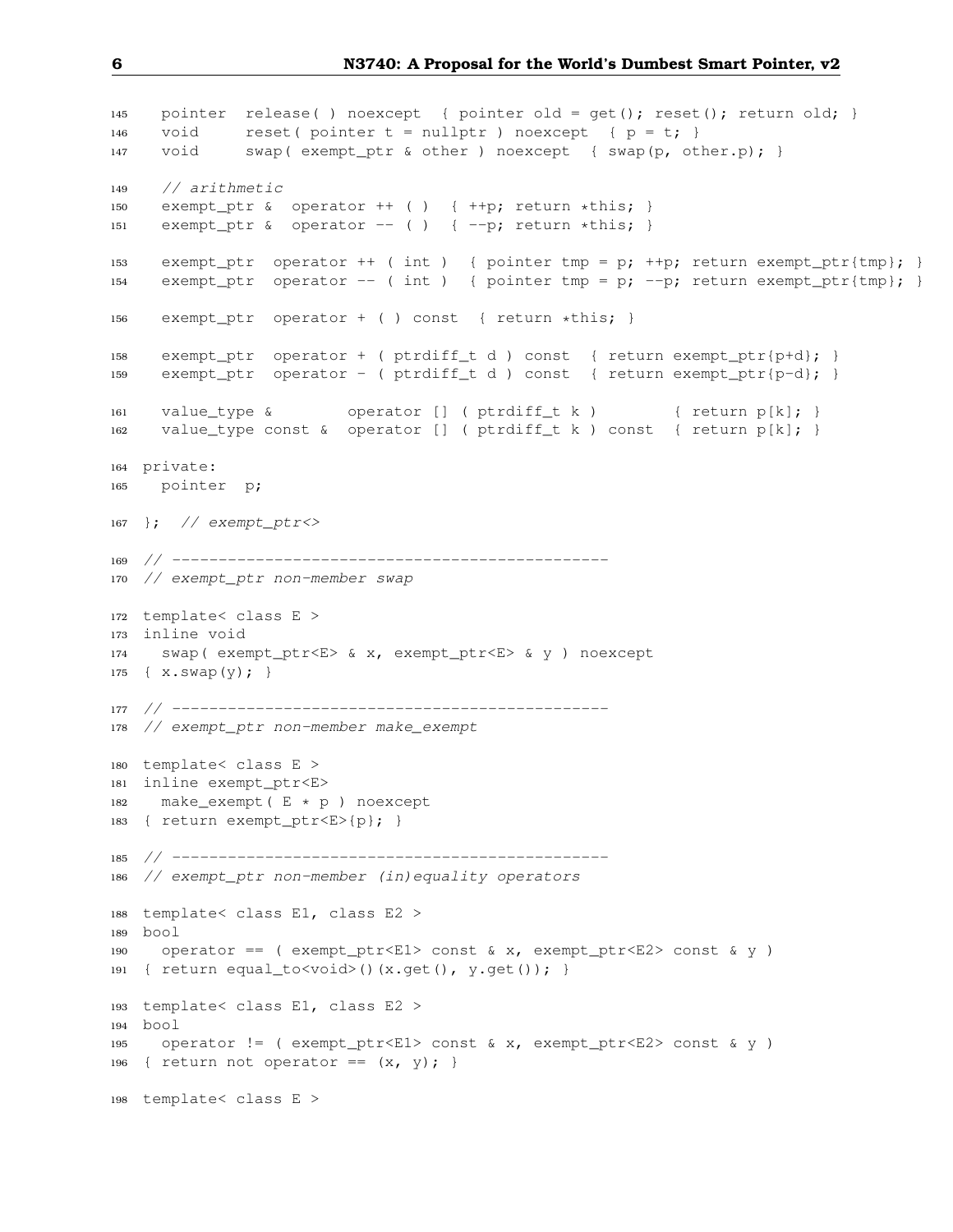```
199 bool
200 operator == ( exempt_ptr<E> const & x, nullptr_t y ) noexcept
201 { return x.get () == y; }
203 template< class E >
204 bool
205 operator != ( exempt ptr<E> const & x, nullptr t y ) noexcept
206 { return not operator == (x, y); }
208 template< class E >
209 bool
210 operator == ( nullptr_t, exempt_ptr<E> const & y ) noexcept
211 { return x == y.get(); }
213 template< class E >
214 bool
215 operator != ( nullptr_t x, exempt_ptr<E> const & y ) noexcept
216 { return not operator == (x, y); }
218 // -----------------------------------------------
219 // exempt_ptr non-member ordering operators
221 template< class E1, class E2 >
222 bool
223 operator < ( exempt_ptr<E1> const & x, exempt_ptr<E2> const & y )
224 { return less<void>()(x.get(), y.get()); }
226 template< class E1, class E2 >
227 bool
228 operator > ( exempt ptr<EL) const & x, exempt ptr<EL) const & y )
229 { return y < x; }
231 template< class E1, class E2 >
232 bool
233 operator <= ( exempt_ptr<E1> const & x, exempt_ptr<E2> const & y )
234 { return not (y < x); }
236 template< class E1, class E2 >
237 bool
238 operator >= ( exempt_ptr<E1> const & x, exempt_ptr<E2> const & y )
239 { return not (x < y); }
241 // -----------------------------------------------
242 // exempt_ptr non-member arithmetic operators
244 template< class E >
245 exempt_ptr<E>
246 operator + ( ptrdiff_t d, exempt_ptr<E> const & p )
247 { return p + d; }
249 template< class E >
250 ptrdiff_t
251 operator - ( exempt_ptr<E> const & x, exempt_ptr<E> const & y )
252 { return x.get() - y.get(); }
```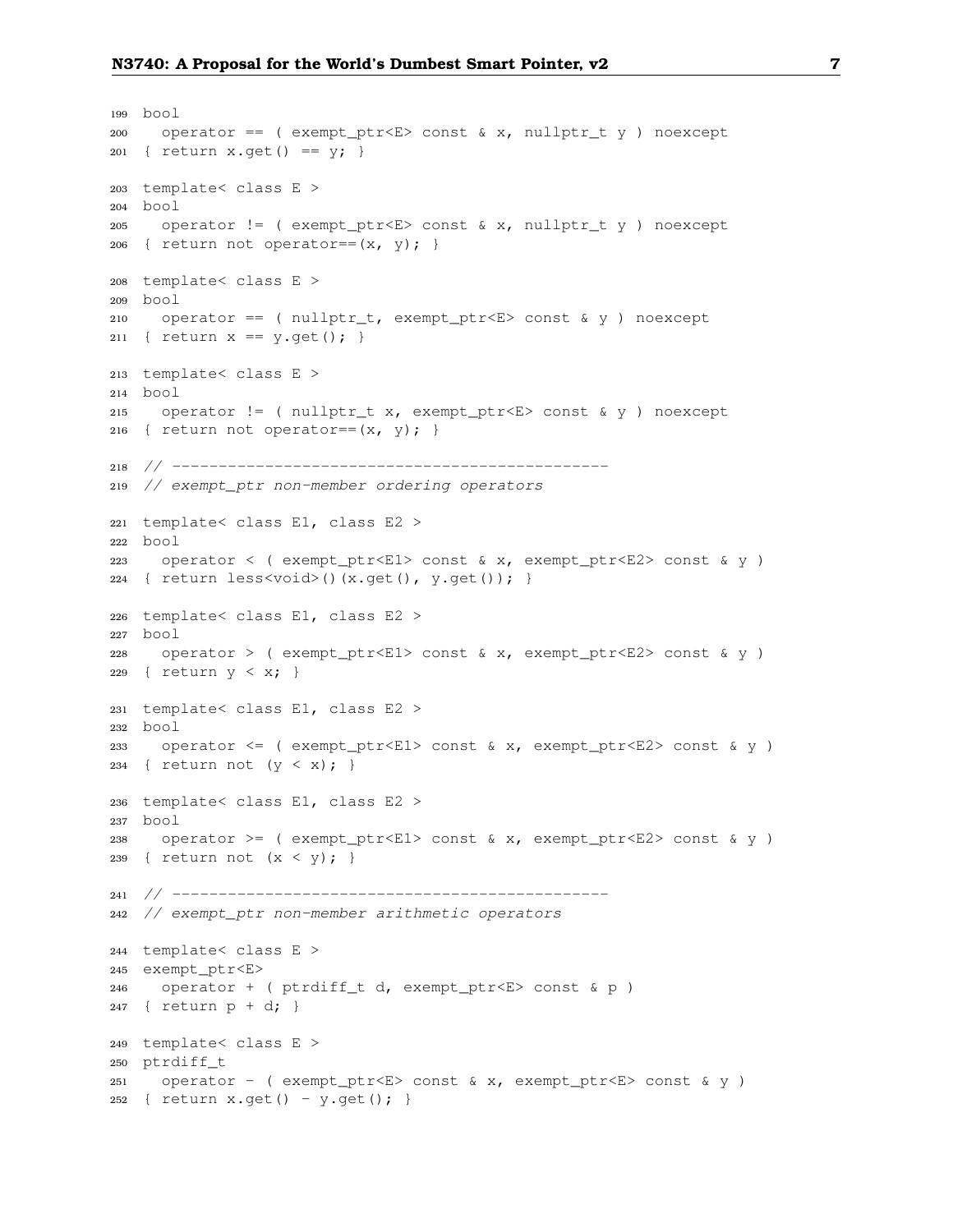# <span id="page-7-0"></span>**4 Open questions**

- 1. At the moment, **exempt\_ptr** knows of no other smart pointer. Should **exempt\_ptr** innately interoperate with any of the standard smart pointers? If so, with which one(s) and to what degree?
- 2. More generally, can LWG articulate a *smart pointer interoperability* policy or rationale in order to guide us in such decisions?
- 3. Alternative names $^{13}$  $^{13}$  $^{13}$  (shown alphabetically) for bike-shed consideration:
	- **aloof\_ptr**
	- **agnostic\_ptr**
	- **apolitical\_ptr**
	- **ascetic\_ptr**
	- **attending\_ptr**
	- **austere\_ptr**
	- **bare\_ptr**
	- **blameless\_ptr**
	- **blond\_ptr**
	- **blonde\_ptr** • **classic\_ptr**
	- **core\_ptr**
	- **disinterested\_ptr**
	- **disowned\_ptr**
	- **disowning\_ptr**
	- **dumb\_ptr**
	-
	- **emancipated\_ptr** • **estranged\_ptr**
	- **excused\_ptr**
	- **faultless\_ptr**
	-
	- **free\_ptr**
- **freeagent\_ptr**
- **guiltless\_ptr**
- **handsoff\_ptr**
- **ignorant\_ptr**
- 
- 
- 
- 
- 
- 
- 
- 
- **neutral\_ptr**
- **nonown\_ptr**
- **nonowning\_ptr**
- **notme\_ptr**
- **oblivious\_ptr**
- **observer\_ptr**
- **observing\_ptr**
- **open\_ptr**
- **ownerless\_ptr**
- **pointer**
- **ptr**
- **pure\_ptr**
- pure\_ptr<br>• quintessential\_ptr<br>• severe\_ptr<br>• simple\_ptr<br>• stark\_ptr<br>• straight\_ptr<br>• true\_ptr
	- **severe\_ptr**
	- **simple\_ptr**
	- **stark\_ptr**
	- **straight\_ptr**
	- **true\_ptr**
	- **unfettered\_ptr**
	- **uninvolved\_ptr**
	- **unmanaged\_ptr**
	- **unowned\_ptr**
	- **untainted\_ptr**
	- **unyoked\_ptr**
	- **virgin\_ptr**
	- **visiting\_ptr**
	- **watch\_ptr**
	- **watcher\_ptr**
	- **watching\_ptr**
	- **witless\_ptr**
	- **witness\_ptr**

# <span id="page-7-1"></span>**5 Proposed wording**[14](#page-7-3)

## **5.1 Synopsis**

Append the following, in namespace **std**, to [memory.syn]:

```
// 20.8.x, class template exempt_ptr
template <class E> class exempt_ptr;
template <class E>
 void swap(const exempt_ptr<E>&, const exempt_ptr<E>&) noexcept;
template <class E>
  exempt_ptr<E> make_exempt(E*) noexcept;
// (in)equality operators
template <class E1, class E2>
 bool operator==(const exempt_ptr<E1>&, const exempt_ptr<E2>&);
template <class E1, class E2>
```
- **impartial\_ptr** • **independent\_ptr**
- **innocent\_ptr**
- **irresponsible\_ptr**
- **just\_a\_ptr**
- **legacy\_ptr**
- **naked\_ptr**
- 

<span id="page-7-2"></span> $13$  Most of these names were suggested by readers of earlier drafts. While not all suggestions seem viable (e.g., some are clearly intended as humorous), we have opted to preserve all of them for the record.

<span id="page-7-3"></span><sup>&</sup>lt;sup>14</sup> All wording is relative to Working Draft [N3691.](http://www.open-std.org/jtc1/sc22/wg21/docs/papers/2013/n3691.pdf)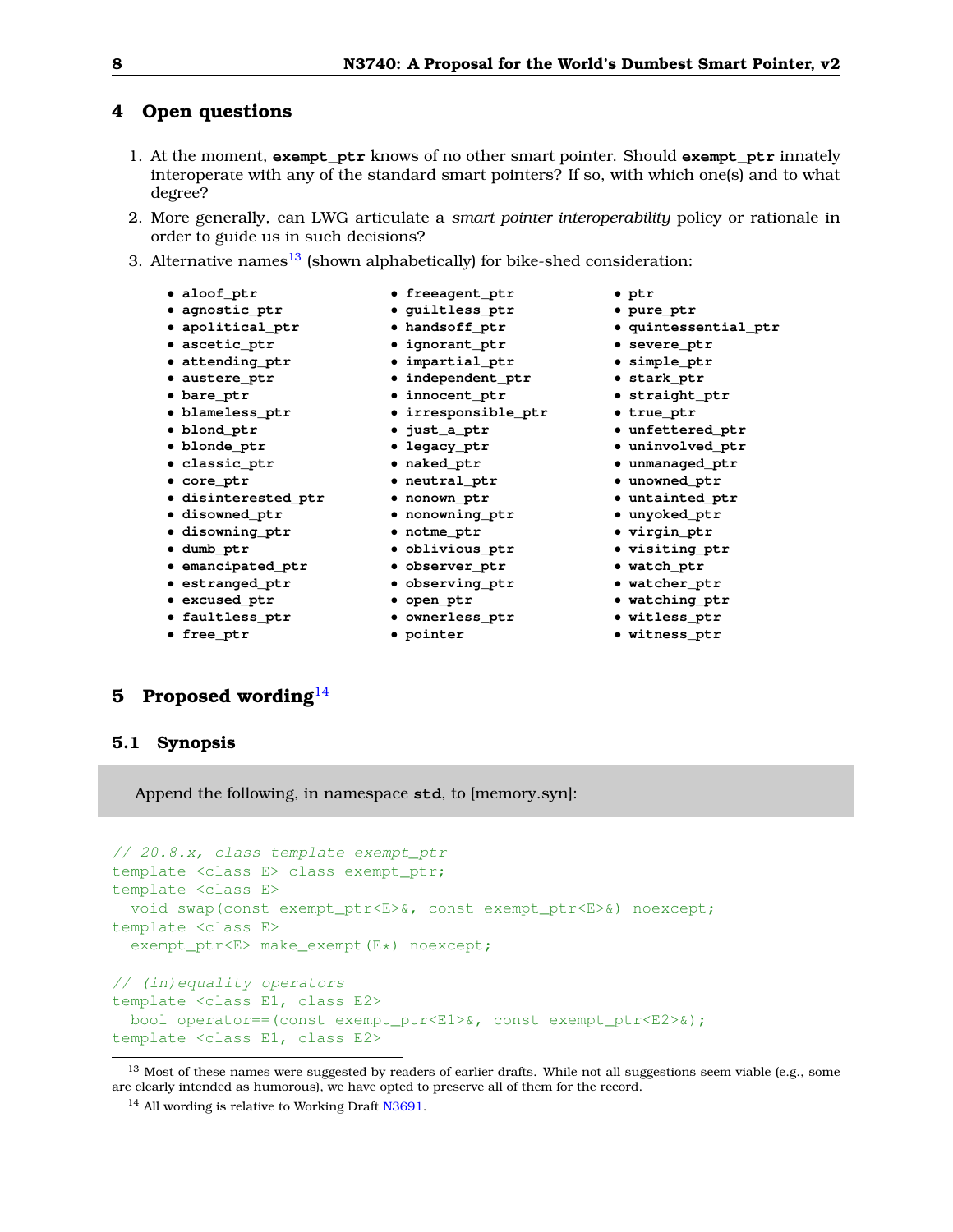```
bool operator!=(const exempt ptr\times E1>\&, const exempt ptr\times E2>\&);
template <class E>
 bool operator==(const exempt_ptr<E>&, nullptr_t) noexcept;
template <class E>
 bool operator!=(const exempt_ptr<E>&, nullptr_t) noexcept;
template <class E>
 bool operator==(nullptr_t, const exempt_ptr<E>&) noexcept;
template <class E>
 bool operator!=(nullptr_t, const exempt_ptr<E>&) noexcept;
// ordering operators
template <class E1, class E2>
 bool operator<(const exempt_ptr<E1>&, const exempt_ptr<E2>&);
template <class E1, class E2>
 bool operator>(const exempt_ptr<E1>&, const exempt_ptr<E2>&);
template <class E1, class E2>
 bool operator<=(const exempt_ptr<E1>&, const exempt_ptr<E2>&);
template <class E1, class E2>
 bool operator>=(const exempt_ptr<E1>&, const exempt_ptr<E2>&);
// arithmetic operators
template <class E>
 exempt_ptr<E> operator+(ptrdiff_t, const exempt_ptr<E>&);
template< class E >
ptrdiff_t
  operator-(const exempt_ptr<E>&, const exempt_ptr<E>& );
```
## **5.2 Class template, etc.**

Create in [smartptr] a new subclause as follows:

#### 20.8.x Non-owning pointers

1 A *non-owning pointer*, also known as an *observer* or *watcher*, is an object *o* that stores a pointer to a second object *w*. In this context, *w* is known as a *watched* object. [ *Note:* There is no watched object when the stored pointer is **nullptr**. — *end note* ] An observer takes no responsibility or ownership of any kind for the watched object, if any. In particular, there is no inherent relationship between the lifetimes of any observer and any watched objects.

2 Each type instantiated from the **exempt\_ptr** template specified in this subclause shall meet the requirements of a **CopyConstructible** and **CopyAssignable** type. The template parameter **E** of **exempt\_ptr** may be an incomplete type.

3 [ *Note:* The uses of **exempt\_ptr** include clarity of interface specification in new code, and interoperability with pointer-based legacy code. — *end note* ]

Following the practice of C++11, another copy of the synopsis above is to be inserted here. However, comments are omitted from this copy.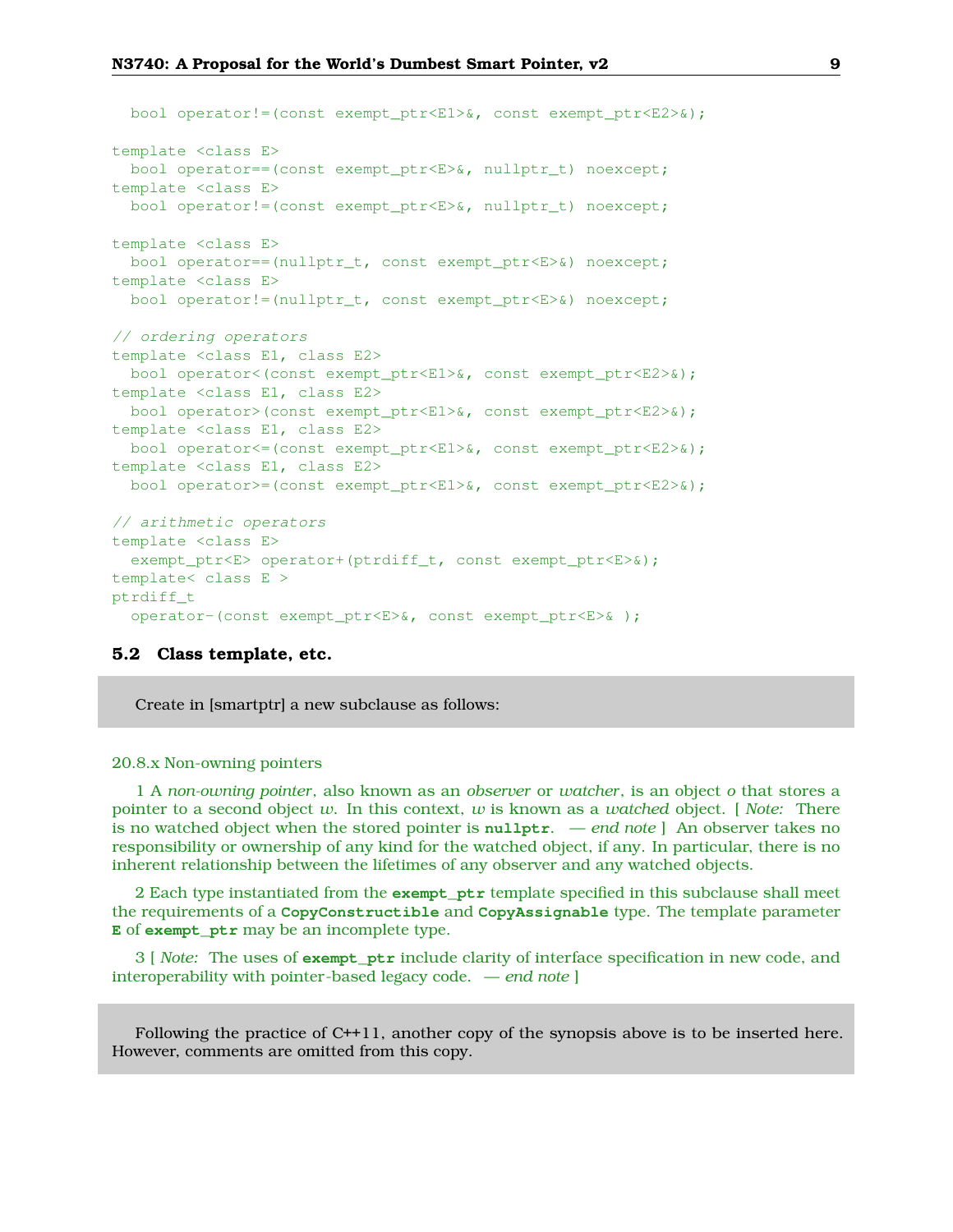20.8.x.1 Class template **exempt\_ptr** [exempt.ptr]

1 For the purposes of this subclause, a type **F** is said to be *pointer-incompatible* with a type **E** if the expression **is\_convertible< add\_pointer\_t<F>, add\_pointer\_t<E> >::value** is **false**.

```
namespace std {
template <class E> class exempt_ptr {
public:
 // publish our template parameter and variations thereof
 using value_type = E;
 using pointer = add\_pointer_t < E>;
 using const_pointer = add_pointer_t<const E>;
 using reference = add\_lvalue\_reference_t \langle E \rangle;using const_reference = add_lvalue_reference_t<const E>;
 // enable use as a pointer-like iterator
  using difference_type = ptrdiff_t;
 using iterator_category = random_access_iterator_tag;
  // default c'tor
  constexpr exempt_ptr() noexcept;
  // pointer-accepting c'tors
  constexpr exempt_ptr(nullptr_t) noexcept;
  explicit exempt_ptr(pointer) noexcept;
  template <class E2> explicit exempt_ptr(E2*) noexcept;
  // copying c'tors (in addition to compiler-generated copy c'tor)
  template <class E2> exempt_ptr(const exempt_ptr<E2>&) noexcept;
  // pointer-accepting assignments
  exempt_ptr& operator=(nullptr_t) noexcept;
  template <class E2> exempt_ptr& operator=(E2* other) noexcept;
  // copying assignments (in addition to compiler-generated copy assignment)
  template <class E2> exempt_ptr& operator=(const exempt_ptr<E2>&) noexcept;
  // observers
 pointer get() const noexcept;
  reference operator*() const noexcept;
  pointer operator->() const noexcept;
  explicit operator bool() const noexcept;
  // conversions
  operator pointer() noexcept;
  operator const_pointer() const noexcept;
  // modifiers
  pointer release() noexcept;
  void reset(pointer t = nullptr) noexcept;
  void swap(exempt_ptr&) noexcept;
  // arithmetic
  exempt_ptr& operator++();
  exempt_ptr& operator--();
```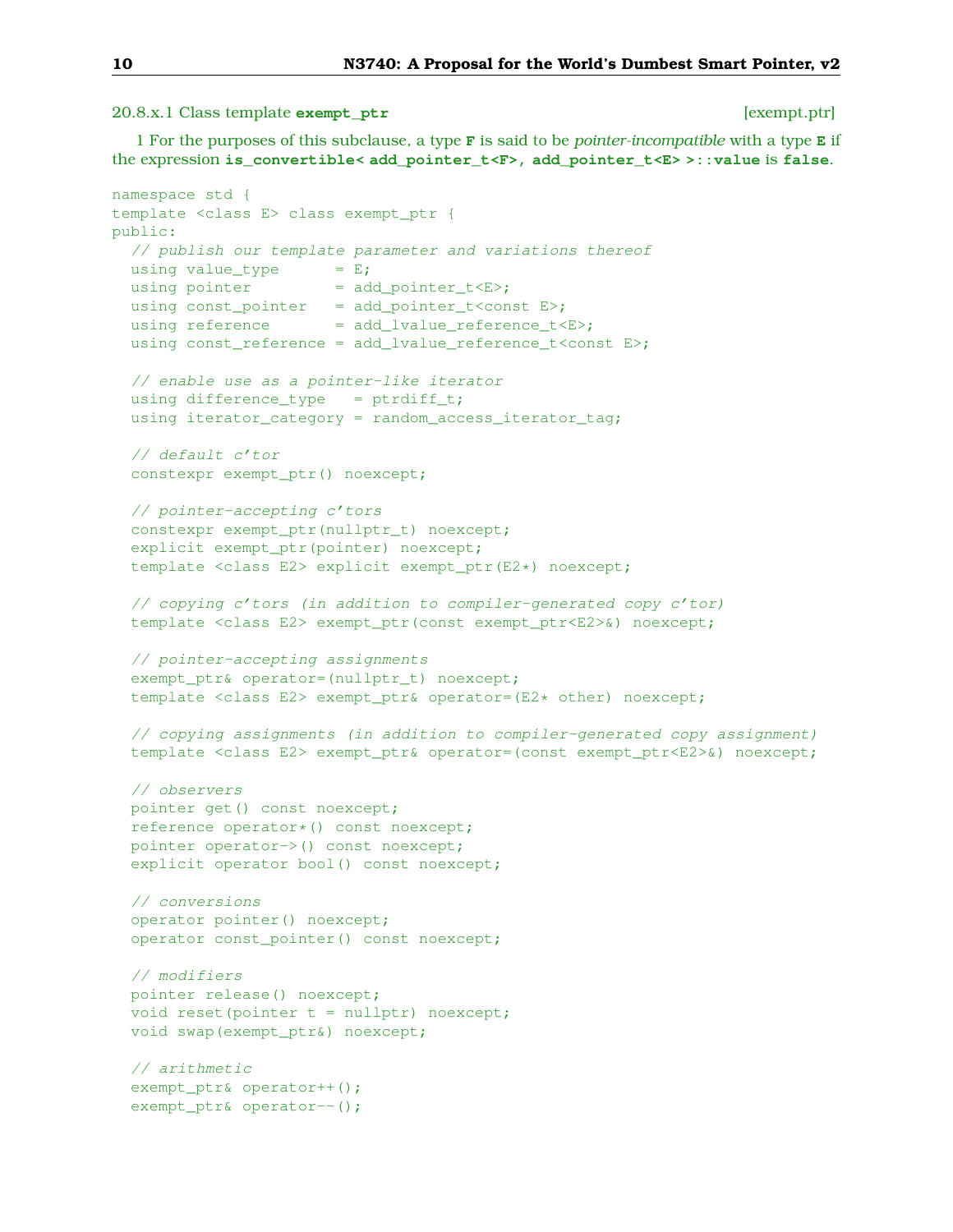```
exempt_ptr operator++(int);
 exempt_ptr operator--(int);
 exempt_ptr operator+() const;
 exempt_ptr operator+(ptrdiff_t) const;
 exempt_ptr operator-(ptrdiff_t) const;
 value_type& operator[](ptrdiff_t);
 const value type& operator[](ptrdiff t) const;
}; // exempt_ptr <>
}
```
## 20.8.x.1.1 **exempt\_ptr** constructors [exempt.ptr.ctor]

```
constexpr exempt_ptr() noexcept;
constexpr exempt_ptr(nullptr_t) noexcept;
```
1 *Effects:* Constructs an **exempt\_ptr** object that has no corresponding watched object.

2 *Postconditions:* **get() == nullptr**.

```
explicit exempt_ptr(pointer other) noexcept;
```
3 *Effects:* Constructs an **exempt\_ptr** object whose watched object is **\*other**.

template <class E2> explicit exempt\_ptr(E2\* other) noexcept;

4 *Effects:* Constructs an **exempt\_ptr** object whose watched object is **\*dynamic\_cast<pointer >(other)**.

5 *Remarks:* This constructor shall not participate in overload resolution if **E2** is pointer-incompatible with **E**.

template <class E2> exempt\_ptr(const exempt\_ptr<E2>& other) noexcept;

6 *Effects:* Constructs an **exempt\_ptr** object whose watched object is **\*dynamic\_cast<pointer >(other)**.

7 *Remarks:* This constructor shall not participate in overload resolution if **E2** is pointer-incompatible with **E**.

20.8.x.1.2 **exempt\_ptr** assignment [exempt.ptr.assign]

```
exempt_ptr& operator=(nullptr_t) noexcept;
```
1 *Effects:* Same as if calling **reset(nullptr);**

2 *Returns:* **\*this**.

template <class E2> exempt\_ptr& operator=(E2\* other) noexcept;

3 *Effects:* Same as if calling **reset(other);**

4 *Returns:* **\*this**.

5 *Remarks:* This operator shall not participate in overload resolution if **E2** is pointer-incompatible with **E**.

template <class E2> exempt\_ptr& operator=(const exempt\_ptr<E2>& other) noexcept;

6 *Effects:* Same as if calling **reset(other.get());**

7 *Returns:* **\*this**.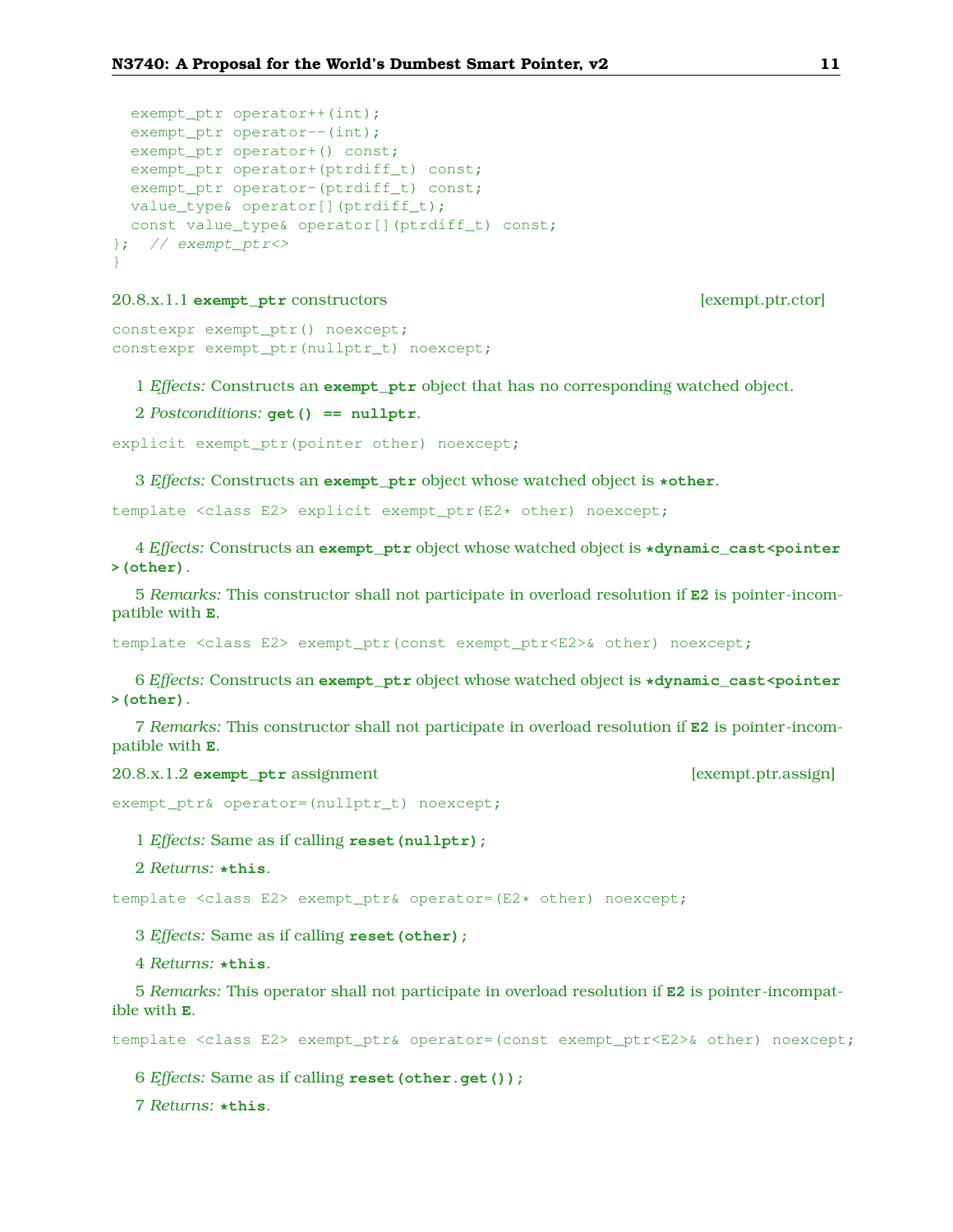8 *Remarks:* This operator shall not participate in overload resolution if **E2** is pointer-incompatible with **E**. 20.8.x.1.3 **exempt\_ptr** observers [exempt.ptr.obs] pointer get() const noexcept; 1 *Returns:* The stored pointer. reference operator\*() const noexcept; 2 *Requires:* **get() != nullptr**. 3 *Returns:* **\*get()**. pointer operator->() const noexcept; 4 *Requires:* **get() != nullptr**. 5 *Returns:* **get()**. explicit operator bool() const noexcept; 6 *Returns:* **get() != nullptr**. 20.8.x.1.4 **exempt\_ptr** conversions [exempt.ptr.conv] operator pointer() noexcept; 1 *Returns:* **get()**. operator const\_pointer() const noexcept; 2 *Returns:* **get()**. 20.8.x.1.5 **exempt\_ptr** modifiers [exempt.ptr.mod] pointer release() noexcept; 1 *Postconditions:* **get() == nullptr**. 2 *Returns:* The value **get()** had at the start of the call to **release**. void reset(pointer  $p = nullptr$ ) noexcept; 3 *Postconditions:* **get() == p**. void swap(exempt\_ptr& other) noexcept; 4 *Effects:* Invokes **swap** on the stored pointers of **\*this** and **other**. 20.8.x.1.6 **exempt\_ptr** arithmetic [exempt.ptr.arith] exempt\_ptr& operator++(); exempt\_ptr& operator--(); 1 *Effects:* Increments (or, in the second form, decrements) the stored pointer. 2 *Requires:* **get() != nullptr**. 3 *Returns:* **\*this**. exempt\_ptr operator++(int);

```
exempt_ptr operator--(int);
```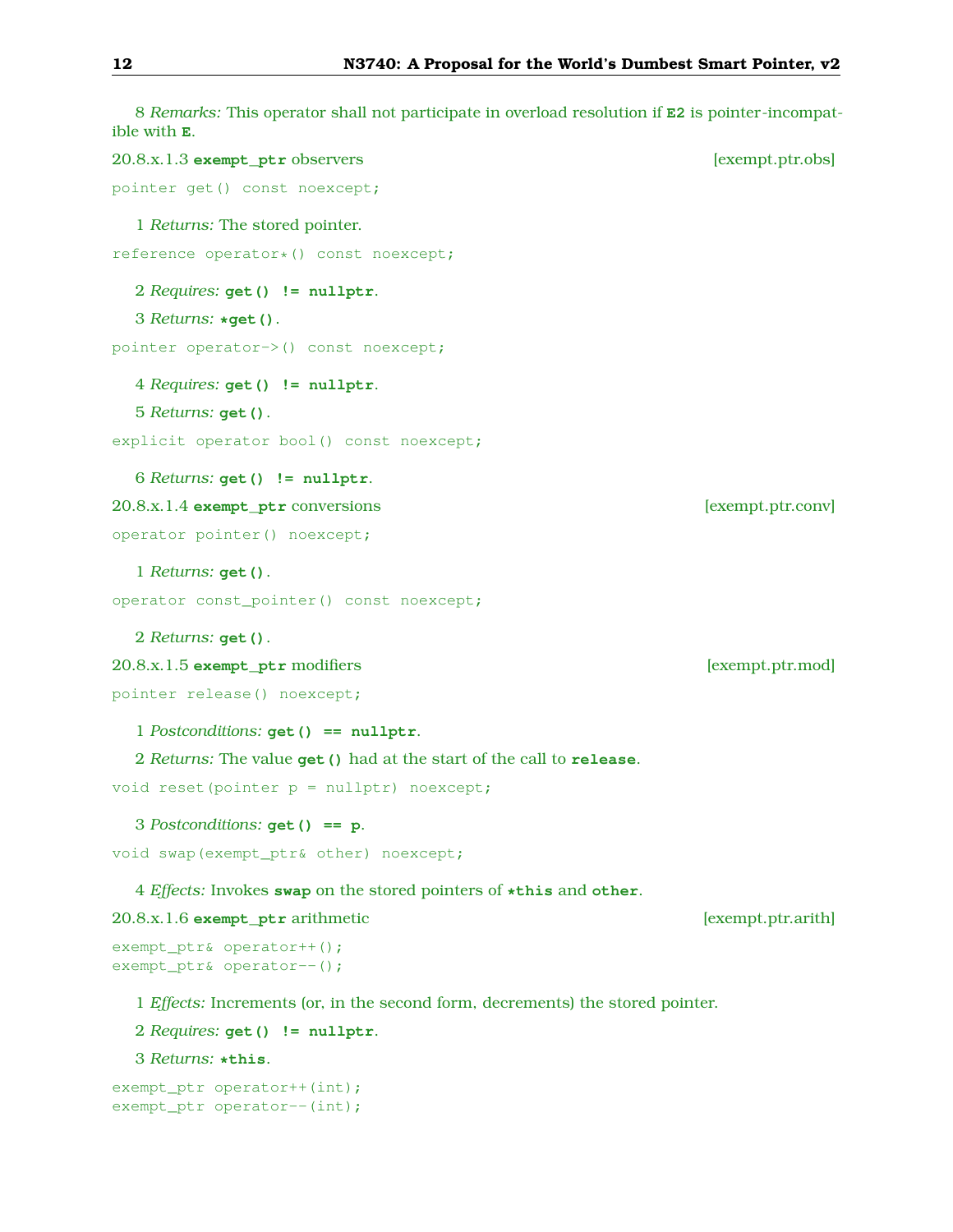- 4 *Effects:* Increments (or, in the second form, decrements) the stored pointer.
- 5 *Requires:* **get() != nullptr**.

6 *Returns:* **exempt\_ptr(** $p$ ++) or **exempt\_ptr(** $p$ --), respectively, where p denotes the original stored pointer.

```
exempt_ptr operator+() const;
```
#### 7 *Returns:* **\*this**.

exempt\_ptr operator+(ptrdiff\_t d) const; exempt\_ptr operator-(ptrdiff\_t d) const;

8 *Returns:* **exempt**  $\mathbf{ptr}(p+\mathbf{d})$  or **exempt**  $\mathbf{ptr}(p-\mathbf{d})$ , respectively, where p denotes the stored pointer.

```
value_type& operator[](ptrdiff_t k);
const value_type& operator[](ptrdiff_t k);
```
9 *Returns:* p**[k]**, where p denotes the stored pointer.

### 20.8.x.1.7 **exempt\_ptr** specialized algorithms [exempt.ptr.special]

```
template <class E>
 void swap(exempt_ptr<E> & p1, exempt_ptr<E> & p2) noexcept;
```
#### 1 *Effects:* **p1.swap(p2)**.

template <class E> exempt\_ptr<E> make\_exempt(E \* p) noexcept;

### 2 *Returns:* **exempt\_ptr<E>{p}**.

```
template <class E1, class E2>
 bool operator==(exempt_ptr<E1> const & p1, exempt_ptr<E2> const & p2);
```
3 *Returns:* **equal\_to<void>()(p1.get(), p2.get())**.

```
template <class E1, class E2>
 bool operator!=(exempt_ptr<E1> const & p1, exempt_ptr<E2> const & p2);
```
#### 4 *Returns:* **not operator==(p1, p2)**.

```
template <class E>
 bool operator==(exempt_ptr<E> const & p, nullptr_t) noexcept;
template <class E>
 bool operator==(nullptr_t, exempt_ptr<E> const & p) noexcept;
```
#### 5 *Returns:* **not p**.

```
template <class E>
 bool operator!=(exempt_ptr<E> const & p, nullptr_t) noexcept;
template <class E>
 bool operator!=(nullptr_t, exempt_ptr<E> const & p) noexcept;
```
#### 6 *Returns:* **(bool)p**.

template <class E1, class E2> bool operator<(exempt\_ptr<E1> const & p1, exempt\_ptr<E2> const & p2);

7 *Returns:* **less<void>()(x.get(), y.get());**.